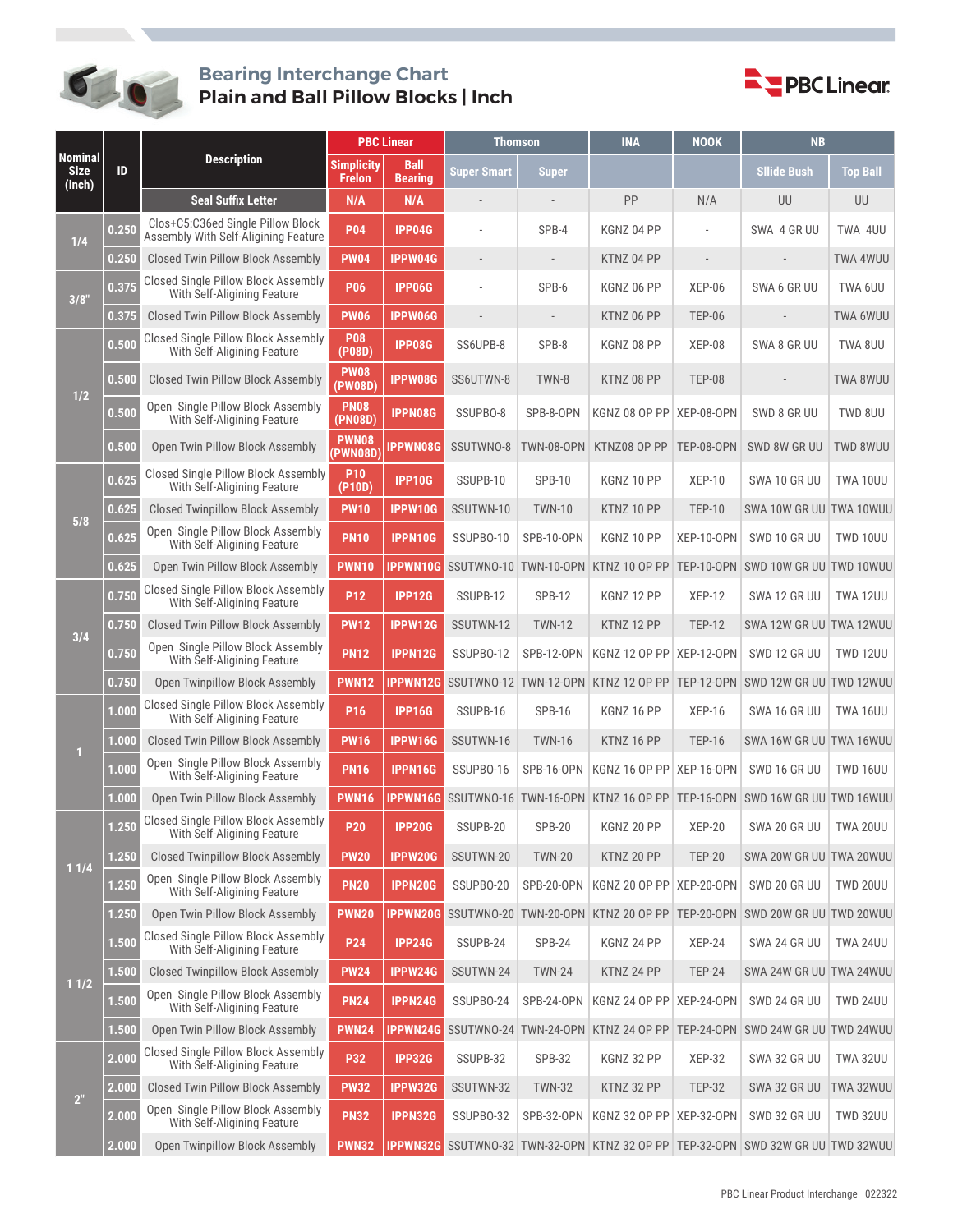

## **Bearing Interchange Chart Plain and Ball Pillow Blocks | Inch**



| <b>Nominal</b><br><b>Size</b><br>(inch) | ID    | <b>Description</b>                                                        | <b>PBC Linear</b>                  |                               | <b>NSK</b>               | <b>Rexroth Bosch</b>     | <b>SKF Linear</b>        | <b>LM76</b>              | <b>Tusk</b>              |
|-----------------------------------------|-------|---------------------------------------------------------------------------|------------------------------------|-------------------------------|--------------------------|--------------------------|--------------------------|--------------------------|--------------------------|
|                                         |       |                                                                           | <b>Simplicity</b><br><b>Frelon</b> | <b>Ball</b><br><b>Bearing</b> |                          | <b>Star</b>              |                          |                          |                          |
|                                         |       | <b>Seal Suffix Letter</b>                                                 | N/A                                | N/A                           | N/A                      | N/A                      | 2LS                      | N/A                      | UU                       |
| 1/4                                     | 0.250 | Clos+C5:C36ed Single Pillow Block<br>Assembly With Self-Aligining Feature | <b>P04</b>                         | <b>IPP04G</b>                 | SPB4                     | 1755-704-00              | LUXD4-2LS                |                          | UWA 4UU                  |
|                                         | 0.250 | <b>Closed Twin Pillow Block Assembly</b>                                  | <b>PW04</b>                        | <b>IPPW04G</b>                | TWN4                     | 1760-704-00              | LTXD4-2LS                |                          |                          |
| 3/8"                                    | 0.375 | Closed Single Pillow Block Assembly<br>With Self-Aligining Feature        | <b>P06</b>                         | <b>IPP06G</b>                 | SPB6                     | 1755-706-00              | LUXD6-2LS                |                          | UWA 6UU                  |
|                                         | 0.375 | <b>Closed Twin Pillow Block Assembly</b>                                  | <b>PW06</b>                        | IPPW06G                       | TWN6                     | 1760-706-00              | LTXD6-2LS                |                          |                          |
|                                         | 0.500 | Closed Single Pillow Block Assembly<br>With Self-Aligining Feature        | <b>P08</b><br>(P08D)               | <b>IPP08G</b>                 | SPB <sub>8</sub>         | 1755-708-00              | LUXD8-2LS                | SPB8B                    | UWA 8UU                  |
| 1/2                                     | 0.500 | Closed Twin Pillow Block Assembly                                         | <b>PW08</b><br>(PW08D)             | IPPW08G                       | TWN8                     | 1760-708-00              | LTXD8-2LS                |                          |                          |
|                                         | 0.500 | Open Single Pillow Block Assembly<br>With Self-Aligining Feature          | <b>PN08</b><br>(PN08D)             | <b>IPPN08G</b>                | SPB80PN                  | 1757-708-00              | LUXF8-2LS                | SPB80PB                  | UWD 8UU                  |
|                                         | 0.500 | Open Twin Pillow Block Assembly                                           | <b>PWN08</b><br>(PWN08D)           | <b>IPPWN08G</b>               | TWN80PN                  | 1763-708-00              | LTXF8-2LS                |                          |                          |
|                                         | 0.625 | Closed Single Pillow Block Assembly<br>With Self-Aligining Feature        | <b>P10</b><br>$($ P10D $)$         | <b>IPP10G</b>                 | SPB10                    | 1755-710-00              | LUXD10-2LS               | SPB10B                   | UWA 10UU                 |
| 5/8                                     | 0.625 | <b>Closed Twinpillow Block Assembly</b>                                   | <b>PW10</b>                        | IPPW10G                       | <b>TWN10</b>             | 1760-710-00              | LTXD10-2LS               | $\overline{\phantom{a}}$ | $\overline{\phantom{a}}$ |
|                                         | 0.625 | Open Single Pillow Block Assembly<br>With Self-Aligining Feature          | <b>PN10</b>                        | IPPN10G                       | SPB100PN                 | 1757-710-00              | LUXF10-2LS               | SPB100PB                 | UWD 10UU                 |
|                                         | 0.625 | Open Twin Pillow Block Assembly                                           | <b>PWN10</b>                       | <b>IPPWN10G</b>               | TWN10OPN                 | 1763-710-00              | LTXF10-2LS               |                          |                          |
|                                         | 0.750 | Closed Single Pillow Block Assembly<br>With Self-Aligining Feature        | P <sub>12</sub>                    | <b>IPP12G</b>                 | SPB12                    | 1755-712-00              | LUXD12-2LS               | SPB12B                   | <b>UWA 12UU</b>          |
| 3/4                                     | 0.750 | <b>Closed Twin Pillow Block Assembly</b>                                  | <b>PW12</b>                        | <b>IPPW12G</b>                | <b>TWN12</b>             | 1760-712-00              | LTXD12-2LS               |                          |                          |
|                                         | 0.750 | Open Single Pillow Block Assembly<br>With Self-Aligining Feature          | <b>PN12</b>                        | <b>IPPN12G</b>                | SPB120PN                 | 1757-712-00              | LUXF12-2LS               | SPB120PB                 | <b>UWD 12UU</b>          |
|                                         | 0.750 | Open Twinpillow Block Assembly                                            | <b>PWN12</b>                       | <b>IPPWN12G</b>               | TWN120PN                 | 1763-712-00              | LTXF12-2LS               |                          |                          |
|                                         | 1.000 | Closed Single Pillow Block Assembly<br>With Self-Aligining Feature        | P <sub>16</sub>                    | <b>IPP16G</b>                 | SPB16                    | 1755-716-00              | LUXD16-2LS               | SPB16B                   | UWA 16UU                 |
| п                                       | .000  | Closed Twin Pillow Block Assembly                                         | <b>PW16</b>                        | <b>IPPW16G</b>                | TWN16                    | 1760-716-00              | LTXD16-2LS               |                          |                          |
|                                         | .000  | Open Single Pillow Block Assembly<br>With Self-Aligining Feature          | <b>PN16</b>                        | IPPN16G                       | SPB160PN                 | 1757-716-00              | LUXF16-2LS               | SPB16OPB                 | UWD 16UU                 |
|                                         | .000  | Open Twin Pillow Block Assembly                                           | <b>PWN16</b>                       | <b>IPPWN16G</b>               | TWN160PN                 | 1763-716-00              | LTXF16-2LS               | $\overline{a}$           |                          |
|                                         | 1.250 | Closed Single Pillow Block Assembly<br>With Self-Aligining Feature        | <b>P20</b>                         | <b>IPP20G</b>                 | SPB <sub>20</sub>        | 1755-720-00              | LUXD20-2LS               | SPB20B                   | <b>UWA 20UU</b>          |
| 11/4                                    | .250  | <b>Closed Twinpillow Block Assembly</b>                                   | <b>PW20</b>                        | <b>IPPW20G</b>                | <b>TWN20</b>             | 1760-720-00              | LTXD20-2LS               |                          |                          |
|                                         | .250  | Open Single Pillow Block Assembly<br>With Self-Aligining Feature          | <b>PN20</b>                        | IPPN20G                       | SPB200PN                 | 1757-720-00              | LUXF20-2LS               | SPB200PB                 | <b>UWD 20UU</b>          |
|                                         | .250  | Open Twin Pillow Block Assembly                                           | <b>PWN20</b>                       | <b>IPPWN20G</b>               | <b>TWN200PN</b>          | 1763-720-00              | LTXF20-2LS               | $\frac{1}{2}$            |                          |
| 11/2                                    | 1.500 | Closed Single Pillow Block Assembly<br>With Self-Aligining Feature        | P24                                | <b>IPP24G</b>                 | SPB24                    | 1755-724-00              | LUXD24-2LS               | SPB24B                   | <b>UWA 24UU</b>          |
|                                         | 1.500 | <b>Closed Twinpillow Block Assembly</b>                                   | <b>PW24</b>                        | <b>IPPW24G</b>                | <b>TWN24</b>             | 1760-724-00              | LTXD24-2LS               |                          |                          |
|                                         | 1.500 | Open Single Pillow Block Assembly<br>With Self-Aligining Feature          | <b>PN24</b>                        | IPPN24G                       | SPB240PN                 | 1757-724-00              | LUXF24-2LS               | SPB240PB                 | <b>UWD 24UU</b>          |
|                                         | 1.500 | Open Twin Pillow Block Assembly                                           | <b>PWN24</b>                       | IPPWN24G                      | TWN240PN                 | 1763-724-00              | LTXF24-2LS               |                          |                          |
|                                         | 2.000 | Closed Single Pillow Block Assembly<br>With Self-Aligining Feature        | <b>P32</b>                         | <b>IPP32G</b>                 | SPB32                    |                          | LUXD32-2LS               |                          | <b>UWA 32UU</b>          |
| 2 <sup>n</sup>                          | 2.000 | <b>Closed Twin Pillow Block Assembly</b>                                  | <b>PW32</b>                        | <b>IPPW32G</b>                | $\overline{\phantom{a}}$ | $\overline{\phantom{a}}$ | $\overline{\phantom{a}}$ | $\overline{\phantom{a}}$ | $\overline{\phantom{a}}$ |
|                                         | 2.000 | Open Single Pillow Block Assembly<br>With Self-Aligining Feature          | <b>PN32</b>                        | IPPN32G                       | SPB320PN                 |                          | LUXF32-2LS               |                          | <b>UWD 32UU</b>          |
|                                         | 2.000 | Open Twinpillow Block Assembly                                            | <b>PWN32</b>                       | IPPWN32G                      |                          | $\overline{\phantom{a}}$ | $\overline{\phantom{a}}$ | $\overline{\phantom{a}}$ |                          |